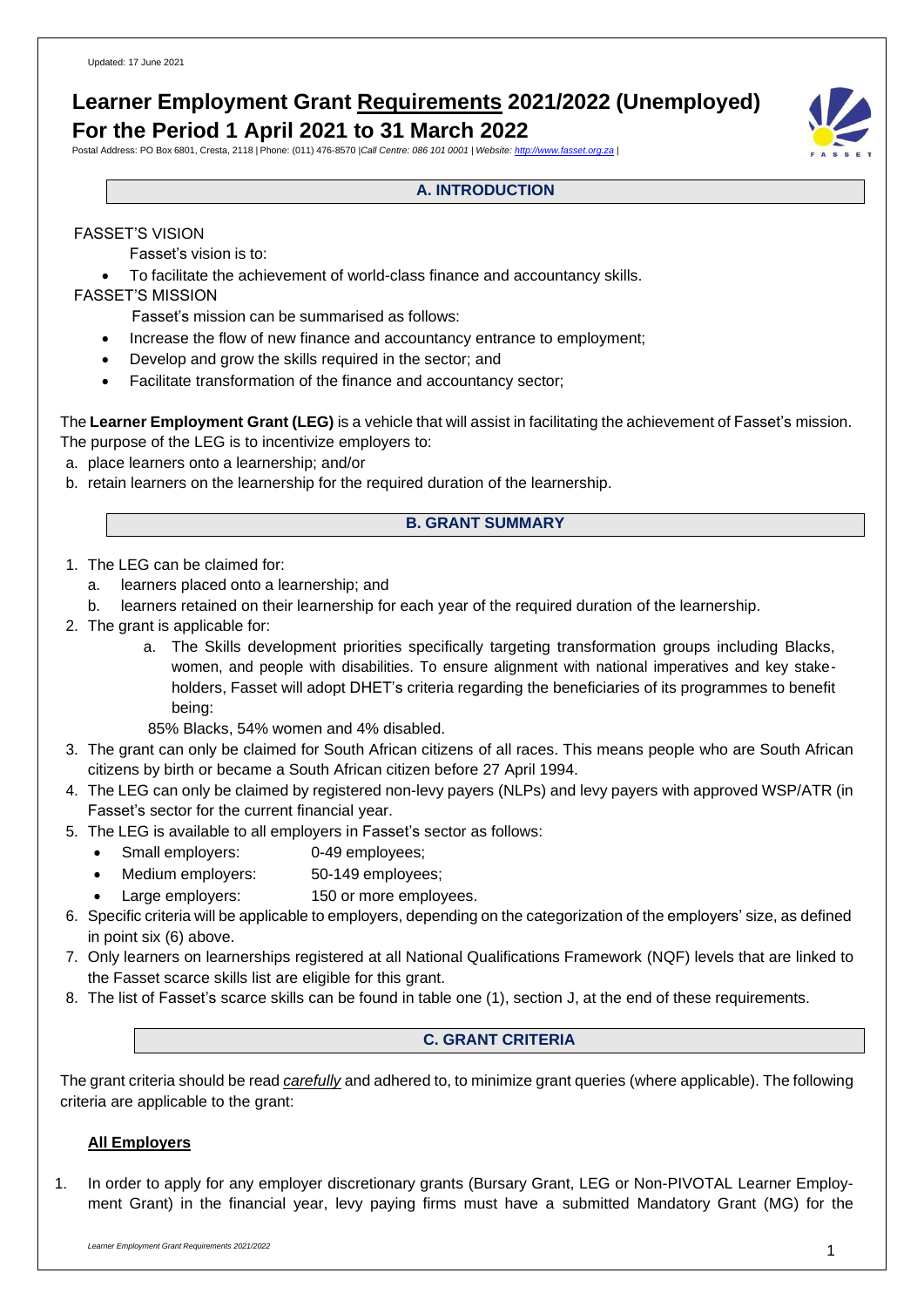2021/2022 year from Fasset, due 30 April 2021 and Mandatory grant must be approved, or Non-levy payer form approved.

- 2. Fasset may not pay a discretionary grant to a levy paying employer unless the employer:
	- a. Has registered with the Commissioner in terms of the SDL Act;
	- b. Has paid the levies directly to the South African Revenue Service (SARS) in the manner and within the period determined by the SDL Act;
	- c. Is up-to-date with levy payments to SARS at the time of approval in respect of the application period;
	- d. Has submitted a Mandatory Grant (MG) and approved within the timeframes prescribed;
	- e. The MG is submitted; and
	- f. Is registered with Fasset and the levy contributions are up-to-date.
- 3. Fasset will not pay a grant to a non-levy paying (NLP) member unless:
- a. The NLP is currently registered with Fasset. NLPs are required to register each year with Fasset.
- 4. Criteria in sections A and B form part of the grant criteria.
- 5. Only qualifications linked to Fasset's scarce skills listed are eligible for this grant.
- 6. Learners must be registered on a learnership between 01 April 2021 and 31 March 2022.
- 7. Only *unemployed* (18.2) learners at the beginning of the learnership are eligible to claim.
- 8. The grant will only be paid to the organisation that was the lead employer in the learnership agreement and who falls into Fasset's sector.
- 9. Proof of learnership agreement registration in the applicable period is required i.e. confirmation of learnership agreement registration letter from Fasset, or SAICA's confirmation of registration letter.
- 10. When applying for this grant for a person with a disability, the latest Section C of form ITR-DD i.e. Confirmation of Diagnosis of Disability (to determine eligibility under section 18(2) (b) of the Income Tax Act, 1962 (as amended)) must be included.
- 11. Six digit Organizing Framework of Occupations (OFO) codes are compulsory.
- 12. Only grants submitted via the on-line system, in the correct format will be accepted.
- 13. All supporting documentation must be submitted alphabetically, by surname. This will assist Fasset in assessing the application efficiently.
- 14. Fasset reserves the right to conduct monitoring visits to employers who have submitted and received the LEG.
- 15. The grant must be submitted in the correct, required format.
- 16. Employers must ensure that the Skills Development Facilitator (SDF) and the relevant Authorised Signatory sign each page of the grant application form. Names may not be typed in this space; signatures can be manually or electronically completed.
- 17. The grant has a limited overall budget available for all applicants, once the budget has been exhausted, further learners cannot be approved. This is a first come first served funding.

# **i. Small Employers**

- 18. In addition to the criteria stipulated above, under sections A, B and Ci, entitled "All Employers", where *small employers* are concerned, the following are also applicable:
	- Small employers are defined as having 0-49 employees.
	- Complete grants are processed on a first-come, first-served basis.
	- For those learners for which the completion of their second or third year (if the learnership agreement is longer than three (3) years) is claimed, completion will be determined by a declaration, signed by both the leaner and the employer that attests to the learner's status.
	- Supporting documentation must be hand delivered or emailed to [leg@fasset.org.za](mailto:leg@fasset.org.za) or [grantapplica](mailto:grantapplications@fasset.org.za)[tions@fasset.org.za](mailto:grantapplications@fasset.org.za), provided this does not exceed 4 megabytes (MB).
	- Should the documentation exceed 4MB, employers will be required to hand deliver hard copy evidence by the deadline date as per the requirements of point Ci 16, above.

# **ii. Medium Employers**

- 19. In addition to the criteria stipulated above, under sections A, B and Ci, entitled "All Employers", where *medium employers* are concerned, the following are also applicable:
	- Medium employers are defined as having 50-149 employees.
	- Complete grants are processed on a first-come, first-served basis.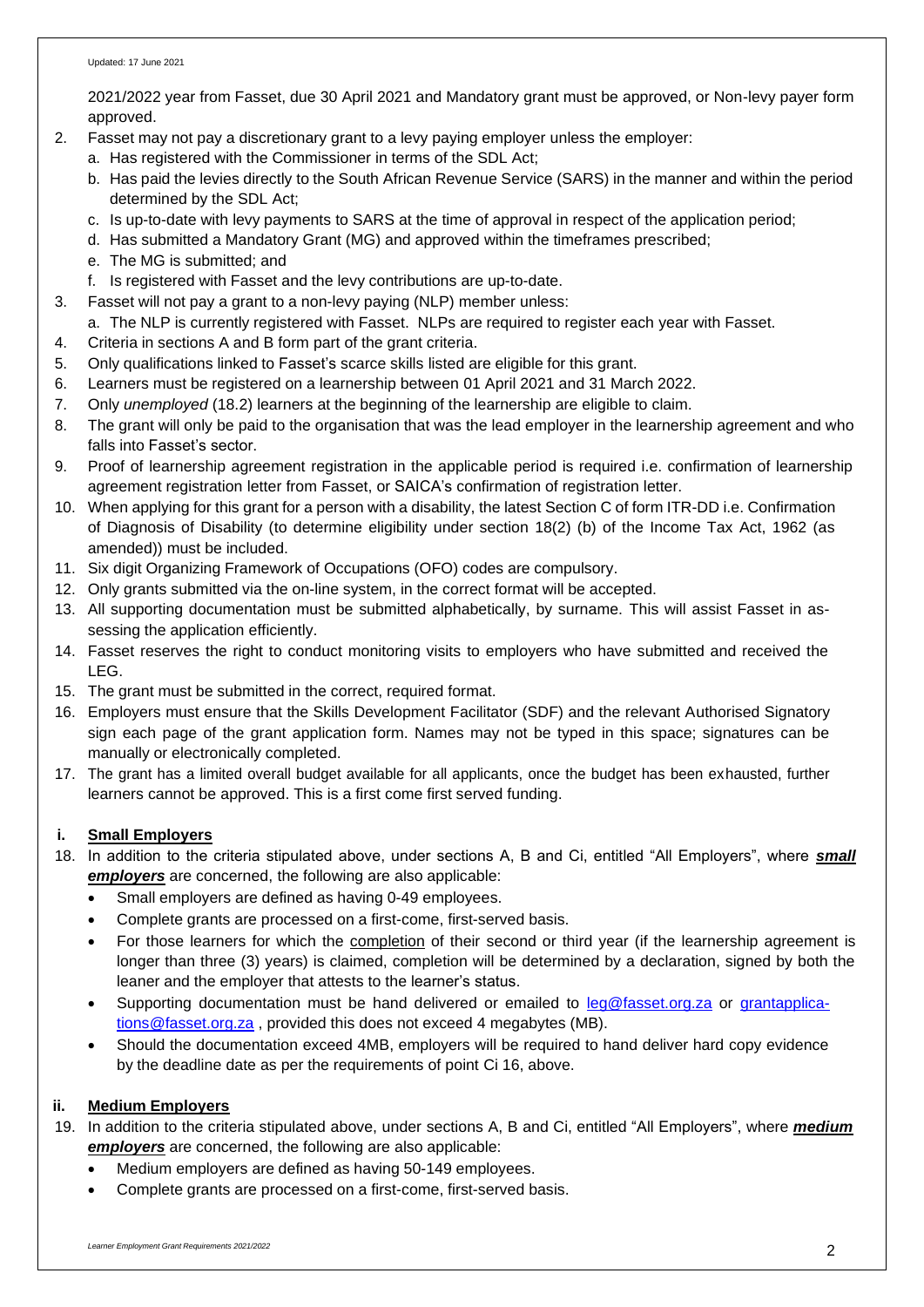- Supporting documentation may be emails to the grants dedicated email **[leg@fasset.org.za](mailto:leg@fasset.org.za) or grantap[plications@fasset.org.za](mailto:plications@fasset.org.za)** , provided this does not exceed 4 megabytes (MB)
- Should the documentation exceed 4MB, employers will be required to hand deliver hard copy evidence by the deadline date as per the requirements of point Ci 16, above.
- Grants that do not meet the criteria will be rejected and employers will have the opportunity to re-submit, provided there is adherence to the deadline.

# **iii. Large Employers**

- 20. In addition to the criteria stipulated above, under sections A, B and Ci, entitled "All Employers", where *large employers* are concerned, the following are also applicable:
	- Large employers are defined as having 150 or more employees.
	- The assessment of LEG's for large employers will only commence after the deadline date i.e., 29 July 2021
	- Supporting documentation may be emails to the grants dedicated email **[leg@fasset.org.za](mailto:leg@fasset.org.za) or grantap[plications@fasset.org.za](mailto:plications@fasset.org.za)** , provided this does not exceed 4 megabytes (MB)
	- Should the documentation exceed 4MB, employers will be required to hand deliver hard copy evidence by the deadline date as per the requirements of point Ci 16, above.
	- The grant will not have a capping basis

# **D. TARIFFS**

- 1. Grant paid at a set tariff for one of the following in the 2021/2022 year: Registration on a learnership.
- 2. Tariff of R50 000 applies to Learners with no disability.
- 3. Tariff of R60,000 applies to learners with a confirmed disability for their first year upon registration.

| <b>Length of Learner-</b><br>ship | <b>Tariff</b>                                  | <b>Tranche</b><br>Amount | <b>Total Maxi-</b><br>mum |
|-----------------------------------|------------------------------------------------|--------------------------|---------------------------|
| 12 months (1 year)                | On registration (no disability)                | R 50,000                 | R 50,000                  |
| 12 months (1 year)                | On registration (with confirmed<br>disability) | R60, 000                 | R60, 000                  |

# **E. DEADLINE DATE AND MODE OF GRANT SUBMISSION**

- 1. The due date for all Employer Discretionary Grants is 29 July 2021.
- 2. Employers may only submit their grants via the on-line system.
- 3. Hard copies of the supporting documentation (where applicable) must reach Fasset by close of business on 29 July 2021 or emailed to [grantapplications@fasset.org.za](mailto:grantapplications@fasset.org.za) or [leg@fasset.org.za](mailto:leg@fasset.org.za).
- 4. Fasset's office hours are as follows: Monday-Friday: 09h00-15h00 The Fasset offices are not open over weekends. Should the deadline date fall on a weekend, all required hardcopy documentation must reach the Fasset offices on the last working day before the deadline date.
- 5. In the case of **hand delivery or courier** of supporting documentation, it is the applicant's obligation to ensure the document is submitted to the correct physical address and physical proof (delivery note of sending the specified document via hand delivery or courier) is retained. The FASSET physical address is **First Floor, 296 Kent Avenue, Ferndale, Randburg, Johannesburg**.
- 6. There is no drop-box at Fasset, and documents are not to be left with security staff. Documents should be left with the Receptionist at Fasset's office at times stipulated between 09h00 to 15h00.

# **F. QUERY PROCESS**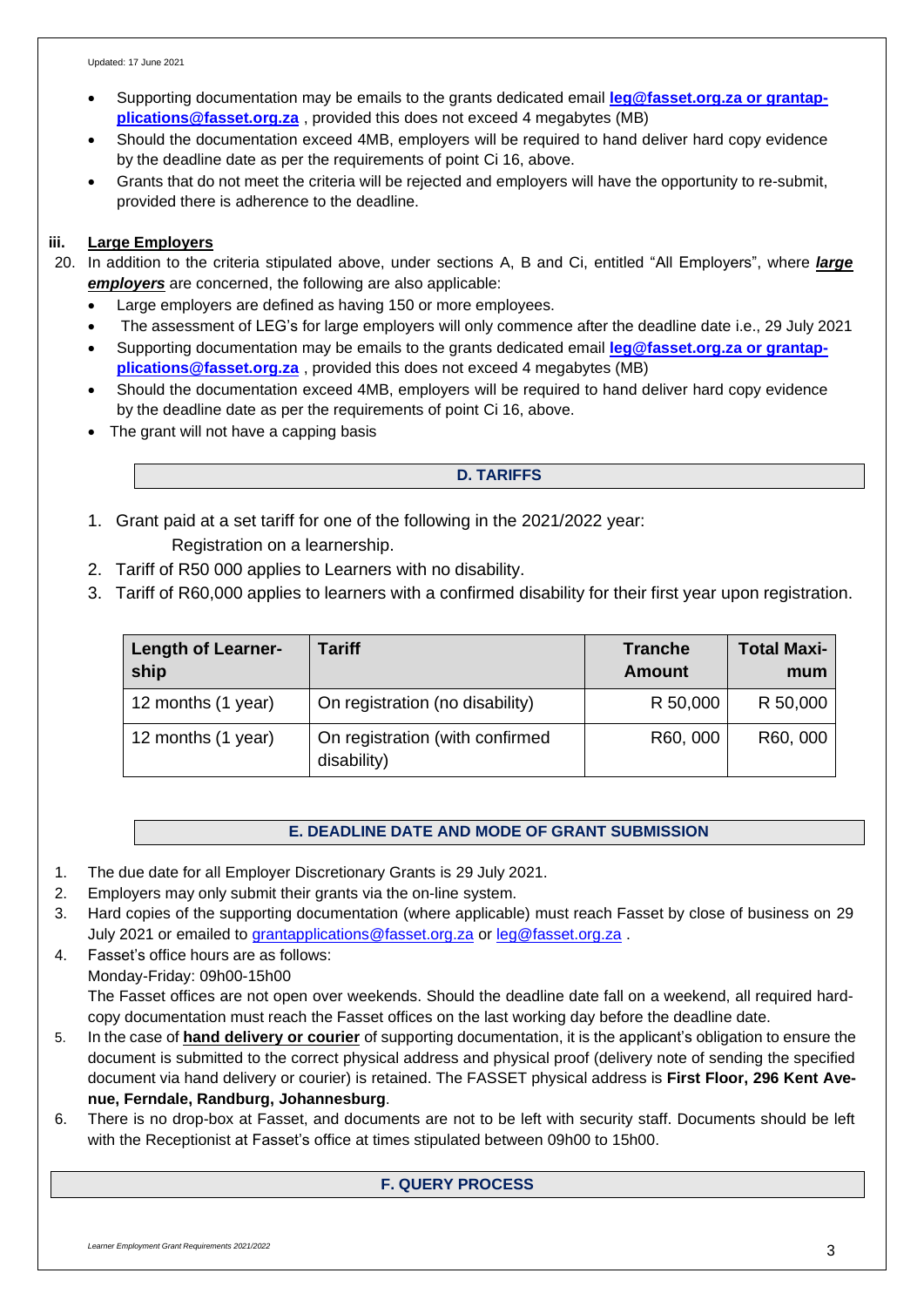- 1. Given that there is a limited budget for this grant and each employer applicant's grant approval depends on the resolution of all applicant grant queries by a specific date, no requests for extension will be considered for this grant.
- 2. Grant queries are dealt with according to a rigorous timeframe to ensure that grants can be approved and paid out as soon as possible. The FASSET will communicate its deadlines for query resolution and grant payout in the respective query and approval letters.
- 3. Fasset does not accept incomplete discretionary grant application forms and will assess the grant on the basis of the information supplied at the time of submission. It is strongly recommended that a **complete** application is submitted by the deadline date to ensure that the FASSET receives the information in a timely manner and employers do not lose access to the grant.
- 4. A copy of the signed grant application must be retained in the event that the FASSET queries the grant application:
	- a. Fasset will send a receipt letter when the Learner Employment Grant application has been received, as per the criteria.
	- b. Should there be a query on the application, Fasset will send a query letter to an employer/SDF on Portal/Indicium to respond.
		- i. An employer/SDF has 30 working days to respond to the query.
	- c. Should there be no response on the query within the 30 working days from the day the query is issued, the application will be automatically be rejected as it is a **first come first served grant.**
	- d. All documents pertaining to queries to be submitted to Indicium and be named accordingly
	- e. It is the employers' responsibility to ensure they logon to Indicium to check correspondence from Fasset

# **G. DEFINITION OF BLACK**

Black People is a general term which means African, Coloureds and Indians.

# **H. DEFINITION OF A PERSON WITH A DISABILITY**

- 1. Employers may apply for this grant for learners with disabilities.
- 2. Specific reference to the Guide on the Determination of Medical Tax Credits and Allowances (Issue 4) in terms of the Income Tax Act 58 of 1962 is used to guide the specific definition of disability, in terms of this grant application.
- 3. When applying for this grant for a person with a disability, the latest Section C of form ITR-DD i.e. Confirmation of Diagnosis of Disability (To determine eligibility under section 18(2) (b) of the Income Tax Act, 1962 (as amended)) must be included.
- 4. Fasset reserves the right to query disability status and request additional information. BEE verification agencies may be consulted in this regard.
- 5. **Extract from the Guide on the Determination of Medical Tax Credits and Allowances (Issue 4) in terms of the Income Tax Act 58 of 1962:**

#### *9.3 Prescribed diagnostic criteria for a disability*

*For each of the impairments in the definition of a "disability" in section 18, the Commissioner has prescribed diagnostic criteria. These criteria seek to assess the functional impact of the impairment on a person's ability to perform daily activities and not the diagnosis of a medical condition. These criteria are discussed below:*

#### *9.3.1 Vision*

*The minimum requirement for a person to be classified as a blind person is –*

- *visual acuity in the better eye with best possible correction, less than 6/18 (0.3); and*
- *visual field 10 degrees or less around central fixation.*
- "6/18" means that what a person with normal vision can read at 18 metres, the person being tested can only read at 6 metres.

*"Best possible correction" refers to the position after a person's vision has been corrected by means of spectacles, contact lenses or intraocular (implanted) lenses.*

#### *9.3.2 Communication*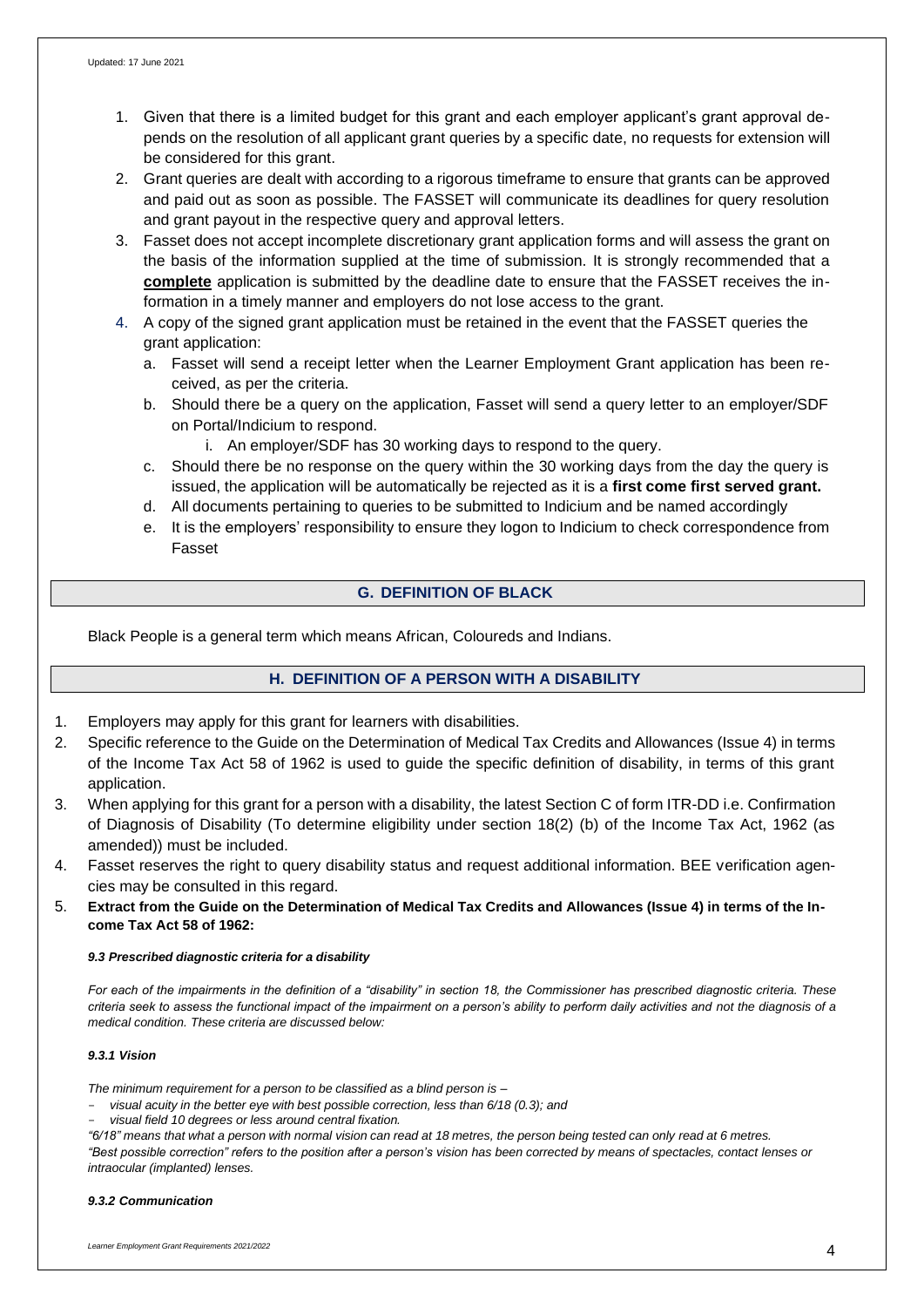A person is regarded as having a moderate to severe communication disability if, despite appropriate therapy, medication and/or suitable *devices, one or more life activities (as listed below, pending age appropriateness), is substantially limited, that is, more than merely inconvenient or bothersome. In other words, if one or more of the following apply, the individual will be regarded as suffering from a moderate to severe communication disability:*

- *Inability to make self-understood to familiar communication partners using speech in a quiet setting.*
- Inability to make self-understood to both familiar or non-familiar communication partners and incapability of meeting appropriate com*munication needs for his or her age by using speech, in less than 30 intelligible words.*
- Problems in understanding meaningful language by familiar communication partners that lead to substantial difficulty in communi*cating.*
- The need to rely on augmentative or alternative communication (AAC), including unaided (for example, sign language or other manual *signs) or aided means of communication (ranging from communication boards to speech generating devices).*

#### *9.3.3 Physical*

*A person is regarded as a person with a disability if the impairment is such that the person is –*

- *unable to walk, for example, a wheelchair user;*
- only able to walk with the use of assistive devices, for example, calipers, crutches, walking frames and other similar devices;
- *able to walk without the use of assistive devices, but with a degree of difficulty, for example, persons with Cerebral Palsy, Polio (that is, persons who require an inordinate amount of time to walk); and*
- *functionally limited in the use of the upper limbs.*

#### *9.3.4 Mental*

*With the exclusion of intellectual disability, a person is regarded as having a mental disability if that person has been diagnosed (in accordance with accepted diagnostic criteria as prescribed in the Diagnostic and Statistical Manual IV-TR (DSM-IV-TR)) by a mental health care practitioner who is authorised to make such diagnosis, and such diagnosis indicates a mental impairment that disrupts daily functioning and which moderately or severely interferes or limits the performance of major life activities, such as learning, thinking, communicating and sleeping, amongst others.*

*A moderate impairment means a Global Assessment Functioning Score (GAF-Score) of 31 to 60. A severe impairment means a GAF-Score of 30 and below.*

#### *9.3.5 Hearing*

*The term "hearing disability" refers to the functional limitations resulting from a hearing impairment. Hearing impairment is a sensory impairment that will influence verbal communication between speaker and listener.*

*An adult is considered moderately to severely hearing impaired when the hearing loss, without the use of an amplification device, is described as follows:*

- *Bilateral hearing loss with a pure tone average equal to or greater than 25 dBHL in each ear.*
- Unilateral hearing loss with pure tone average equal to or greater than 40 dBHL in the affected ear.

A child is considered moderately to severely hearing impaired when the hearing loss, without the use of an amplification device, is as *follows:*

- *Bilateral hearing loss with a pure tone average greater than 15 dBHL in each ear.*
- Unilateral hearing loss with a pure tone average equal to or greater than 20 dBHL in the affected ear.

#### *Notes:*

- *Hearing impairment is an abnormal or reduced function in hearing resulting from an auditory disorder.*
- *A child is a person who is not over the age of 18 years.*
- *Amplification devices include hearing aids, implantable devices and assistive listening devices.*
- Pure Tone Average (PTA): average of hearing sensitivity thresholds (in decibel hearing level) to pure tone signals at 500Hz and *1000Hz, 2000Hz and 4000Hz of each ear.*
- *Bilateral hearing loss is a hearing sensitivity loss in both ears.*
- *Unilateral hearing loss is a hearing sensitivity loss in one ear only.*

#### *9.3.6 Intellectual*

A person is regarded as having an intellectual disability if he or she has a moderate to severe impairment in intellectual functioning that is *accompanied by a significant limitation in adaptive functioning in at least two of the following skill areas:*

- *Communication*
- *Self-care*
- *Home living*
- *Social or interpersonal skills*
- *Use of community resources*
- *Self-direction*
- *Functional academic skills, work, leisure, health and safety*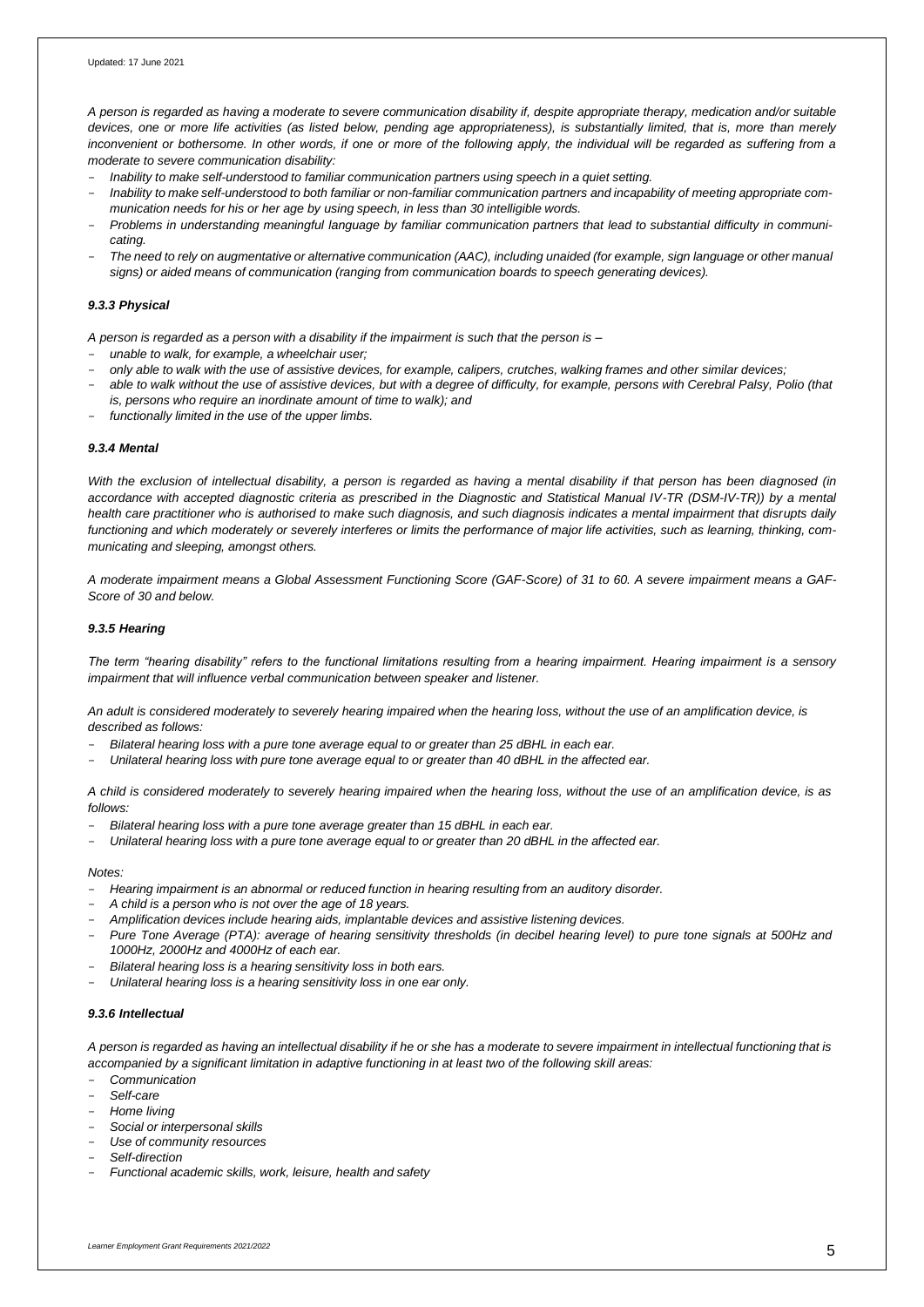A moderate impairment means an intelligence quotient (IQ) of 35 to 49. A severe impairment means an IQ of 34 and below.

#### *9.4 Confirmation of disability (ITR-DD form)*

*A person who wishes to claim a medical deduction for disability expenses must complete a Confirmation of Diagnosis of Disability form (ITR-DD), which is available on the SARS website (www.sars.gov.za).The ITR-DD must not be submitted with the annual income tax* return, but must be retained for compliance purposes in the event of a SARS audit. The ITR-DD needs to be completed and endorsed by *a registered medical practitioner every five years, if the disability is of a more permanent nature. However, if the disability is temporary, the ITR-DD will only be valid for one year, which effectively means that a new ITR-DD must be completed for each year of assessment during which a disability claim is made.*

*A disability will be regarded as being temporary in nature if that disability is expected to last for less than five years.*

*In Part C of the ITR-DD the registered medical practitioner must –*

- indicate and describe if the functional limitations with respect to performing activities of daily living are regarded as either "mild" or *"moderate to severe";*
- indicate if the disability has lasted, or is expected to last for a continuous period of more than 12 months; and
- *sign the declaration.*

*Duly registered medical practitioners specifically trained to deal with the particular disability include the following:*

- *Vision: Practitioner trained to use the Snellen chart (for example, an optometrist or ophthalmologist).*
- Hearing: Practitioner trained to perform or conduct a battery of the diagnostic audiometry tests (for example, an Ear, Nose and Throat *Specialist or Audiologist).*
- *Speech: Speech-Language Pathologist.*
- *Physical: Orthopaedic Surgeon, Neuro Surgeon, Physiotherapist or Occupational Therapist.*
- *Intellectual: Psychiatrist or Clinical Psychologist.*
- *Mental: Psychiatrist or Clinical Psychologist.*

### **I. OTHER KEY TERMS**

### **1. Rural and Urban**

Fasset must report to the Department of Higher Education and Training (DHET) regarding the geographical status of the beneficiaries of discretionary funding. Geographical status (urban/rural) information regarding a learner's matriculation, post-schooling and current employment status must be completed on the application. Unfortunately, there is no official definition of what is defined as rural or urban. In this regard Fasset believes the most accurate definition, is that of the learner and the employer i.e. self-definition.

### **2. Protection of Personal Information (POPI)**

### *2.1 Introduction*

The Protection of Personal Information (POPI) act aims to give effect to the constitutional right to privacy by balancing the right to privacy against that of access to information. POPI requires that personal information pertaining to individuals be processed lawfully and in a reasonable manner that does not infringe on the right to privacy.

This consent form sets out how personal information will be collected, used and protected by Fasset, as required by POPI. The use of the words "the individual" for the purposes of this document shall be a reference to any individual communicating with Fasset and/or concluding any agreement, registration or application, with the inclusion of each individual referred to or included in terms of such agreement, registration or application.

### *2.2 What is personal information?*

The personal information that Fasset requires relates to names and surnames, birth dates, identity numbers, passport numbers, demographic information, education information, occupation information, health information, addresses, memberships, and personal and work email and contact details.

### *2.3 What is the purpose of the collection, use and disclosure (the processing) of personal information?*

Fasset is legally obligated to collect, use and disclose personal information for the purposes of:

- 2.3.1 reporting skills development initiatives to the Department of Higher Education and Training;
- 2.3.2 reporting enrolments and achievements of programmes to the South African Qualifications Authority;
- 2.3.3 reporting on quality assurance functions to the Quality Council of Trades and Occupations
- 2.3.4 evaluating and processing applications for access to financial and other benefits;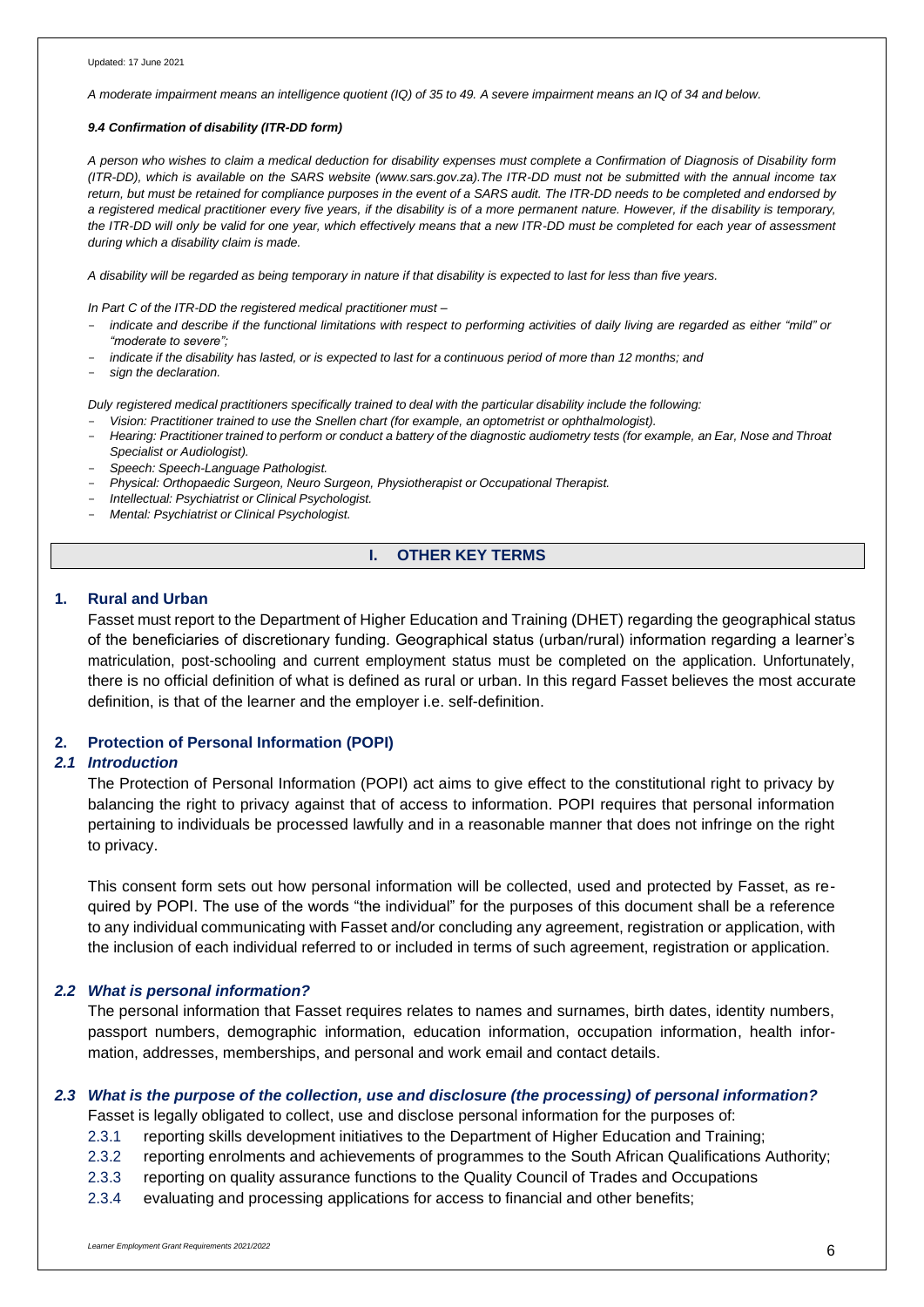- 2.3.5 compiling statistics and other research reports;
- 2.3.6 providing personalised communications;
- 2.3.7 complying with the law; and/or
- 2.3.8 for a purpose that is ancillary to the above.

Fasset may also use and disclose personal information for the purposes of:

2.3.9 providing personal information to third parties who demonstrate an interest in either employing or making use of the services provided by an individual, in circumstances where the individual has indicated in clause 7, below, that he/she would like his/her details made available to potential employers or clients.

Fasset will not process personal information for a purpose other than those which are identified above without obtaining consent to further processing beforehand.

### *2.4 What is 'processing'?*

POPI provides that the term "processing'' covers any operation or activity, whether or not by automatic means, concerning personal information, including collection, receipt, recording, organisation, collation, storage, retrieval, alteration, consultation or use; dissemination by means of transmission, distribution or making available in any other form; or merging, linking, as well as restriction, erasure or destruction of information.

### *2.5 How will Fasset process personal information?*

Fasset will only collect personal information for the purpose as stated above. Information will be collected in the following manner:

- 2.5.1 directly from the individual;
- 2.5.2 from an agent, relative, employer, work colleague or other duly authorised representative who may seek or request our services;
- 2.5.3 from education institutions, training providers, or other service providers that are providing or provided the individual with services;
- 2.5.4 from our own records relating to our previous supply of services or responses to the individual's request for services; and/or
- 2.5.5 from a relevant public or equivalent entity.

#### *2.6 To whom will personal information be disclosed?*

The personal information may be disclosed to other relevant public or other entities on whose behalf we act as intermediaries, other third parties referred to above in relation to the purpose or who are sources of personal information, service providers such as professional bodies who operate across the borders of this country (trans-border flow of information) where personal information must be sent in order to provide the information and/or services and/or benefits requested or applied for. In the event of another party/ies acquiring all of or a portion of Fasset's mandate or functions, personal information will be disclosed to that party but they will equally be obliged as we are, to protect personal information in terms of POPI.

### *2.7 Consent and Permission to process personal information (authorised signatory):*

- *2.7.1* I hereby provide authorisation to Fasset to process the personal information provided for the purpose stated.
- 2.7.2 I understand that withholding of or failure to disclose personal information will result in Fasset being unable to perform its functions and/or any services or benefits I may require from Fasset.
- 2.7.3 Where I shared personal information of individuals other than myself with Fasset I hereby provide consent on their behalf to the collection, use and disclosure of their personal information in accordance with this consent provided and I warrant that I am authorised to give this consent on their behalf.
- 2.7.4 To this end, I indemnify and hold Fasset harmless in respect of any claims by any other person on whose behalf I have consented, against Fasset should they claim that I was not so authorised.
- 2.7.5 I understand that in terms of POPI and other laws of the country, there are instances where my express consent is not necessary in order to permit the processing of personal information, which may be related to police investigations, litigation or when personal information is publicly available.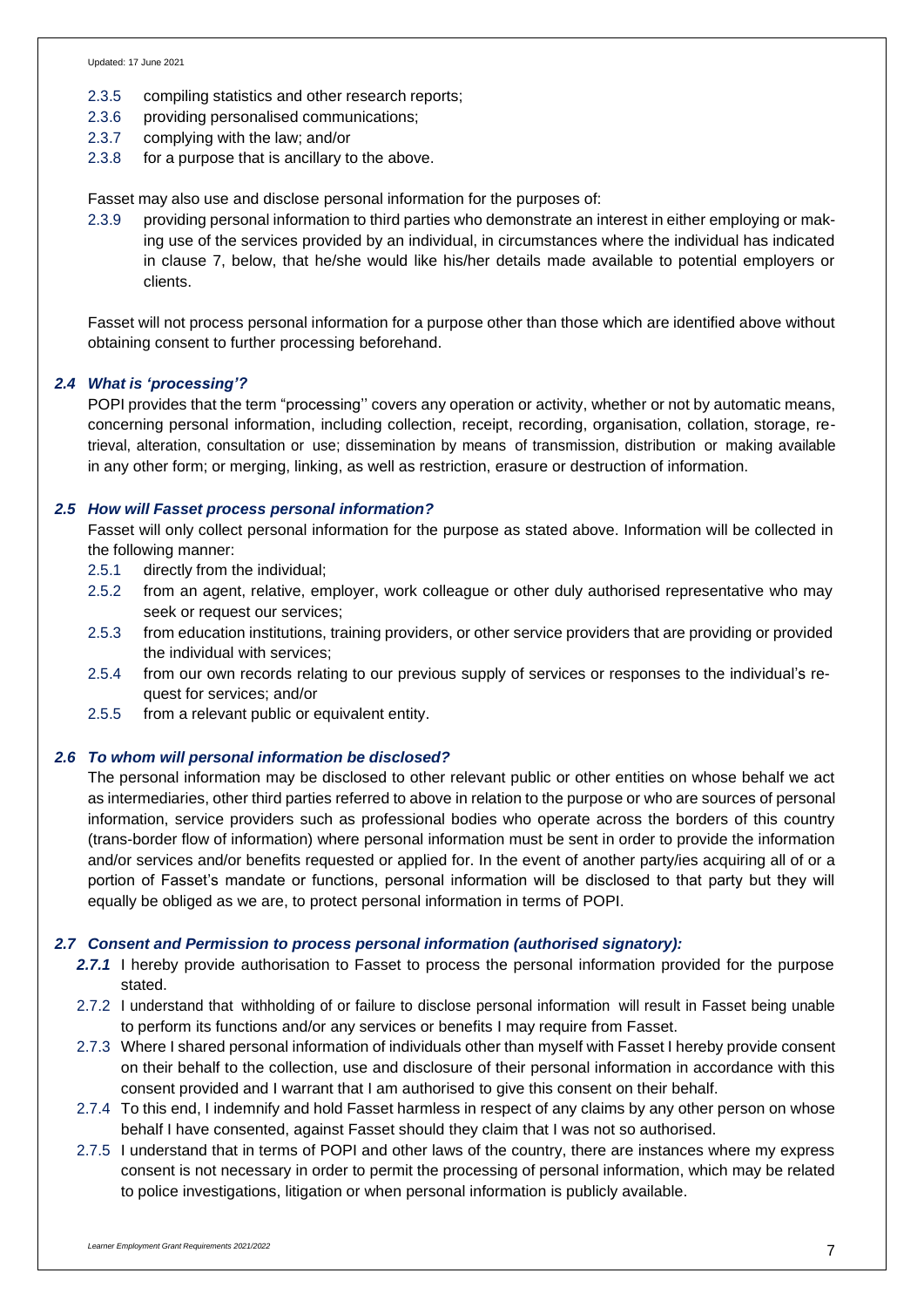2.7.6 I will not hold Fasset responsible for any improper or unauthorised use of personal information that is beyond its reasonable control.

### *2.8 Rights regarding the processing of personal information:*

- 2.8.1 The individual may withdraw consent to the processing of personal information at any time, and should they wish to do so, must provide Fasset with reasonable notice to this effect. Please note that withdrawal of consent is still subject to the terms and conditions of any contract that is in place. Should the withdrawal of consent result in the interference of legal obligations, then such withdrawal will only be effective if Fasset agrees to same in writing. Fasset specifically draws to the attention that the withdrawal of consent may result in it being unable to provide the requested information and/or services and/or financial or other benefits. Further, please note that the revocation of consent is not retroactive and will not affect disclosures of personal information that have already been made. In order to withdraw consent, please contact the Information Officer at [popi@fasset.org.za.](mailto:popi@fasset.org.za)
- 2.8.2 Where personal information has changed in any respect, the individual is encouraged to notify Fasset so that our records may be updated. Fasset will largely rely on the individual to ensure that personal information is correct and accurate.
- 2.8.3 The individual has the right to access their personal information that Fasset may have in its possession and is entitled to request the identity of which third parties have received and/or processed personal information for the purpose. Please note however, that any request in this regard may be declined if:
	- 2.8.3.1 the information comes under legal privilege in the course of litigation,
	- 2.8.3.2 the disclosure of personal information in the form that it is processed may result in the disclosure of confidential or proprietary information,
	- 2.8.3.3 giving access may cause a third party to refuse to provide similar information to Fasset,
	- 2.8.3.4 the information was collected in furtherance of an investigation or legal dispute, instituted or being contemplated,
	- 2.8.3.5 the information as it is disclosed may result in the disclosure of another person's information,
	- 2.8.3.6 the information contains an opinion about another person and that person has not consented, and/or
- 2.8.3.7 the disclosure is prohibited by law.

### *2.9 Requesting access and lodging of complaints*

- *2.9.1* Please submit any requests for access to personal information in writing to Fasset's information officer at [popi@fasset.org.za.](mailto:popi@fasset.org.za)
- 2.9.2 With any request for access to personal information, Fasset will require the individual to provide personal information in order to verify identification and therefore the right to access the information.
- 2.9.3 There may be a reasonable charge for providing copies of the information requested.

If any request has not been addressed to satisfaction a complaint may be lodged at the office of the Information Regulator.